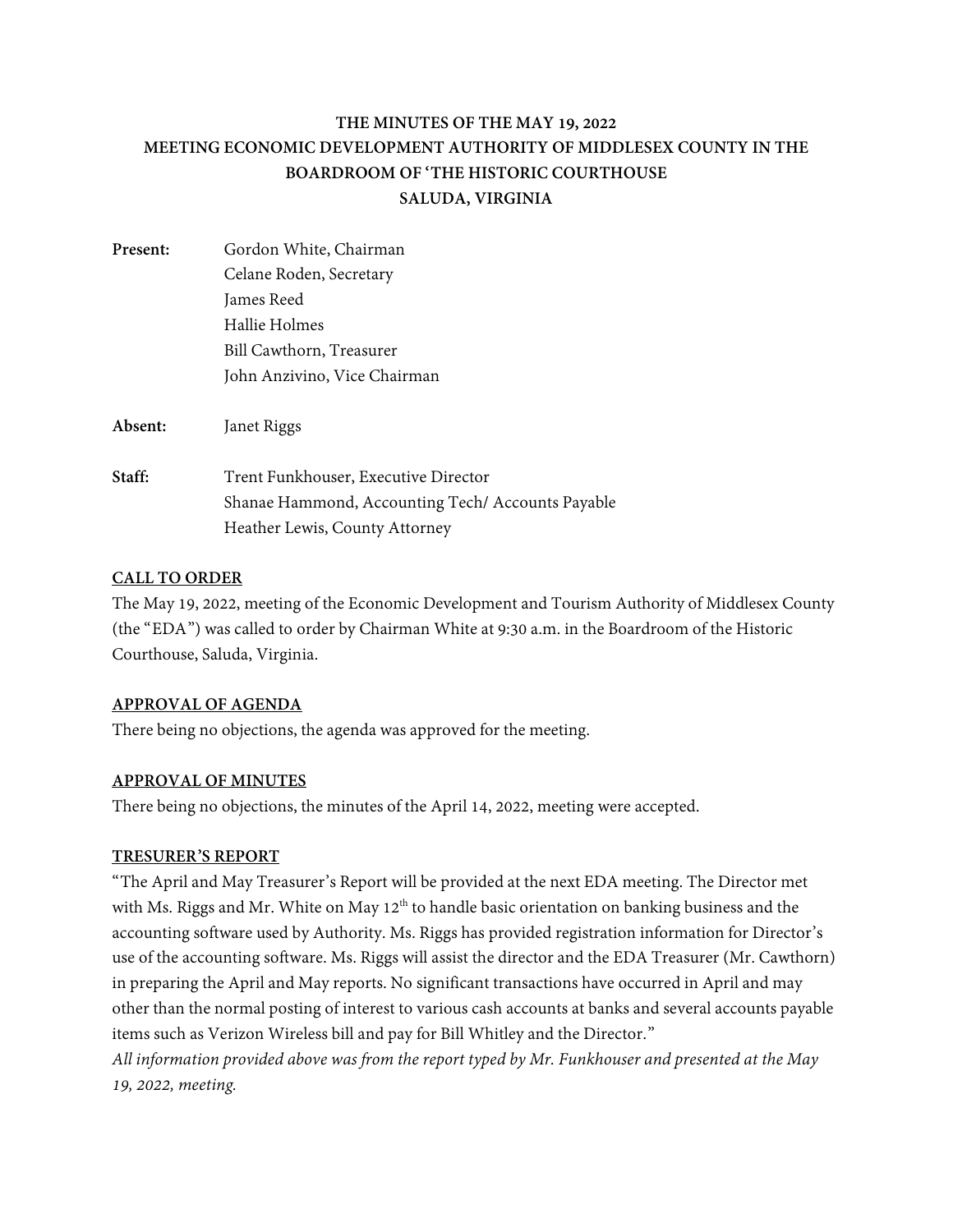## **OLD BUSINESS**

1. ARPA Grant Planning Update- Mr. Reed and Ms. Holmes

## **NEW BUSINESS**

- 1. GoVirginia- Ian Ginger, Region 6 Coordinator- Presentation
- 2. Tourism-Marketing Assistance Proposal- Whitney Law, startsmall. THINKBIG
- 3. Treasurer- request for Volunteers
- Mr. Cawthorn volunteered to be the new treasurer for the EDA.

# **ECONOMIC DEVELOPMENT & TOURISM- Trent Funkhouser**

# **UPCOMING EVENTS**

There are no upcoming events.

**COUNTY ADMINISTATOR UPDATES- Matthew Walker**

There are no updates at this time presented.

# **MIDDLESEX COUNTY BROADBAND- Kevin Gentry**

There are no updates at this time presented.

Before the adjournment there was a motion made by Mr. Cawthorn and seconded by Ms. Riggs to replace the regular EDA meeting with the work session instead. **The session will be on June 16, 2022, at 9:30 a.m**.

# **ADJOURNMENT**

Motion to adjourn was made by Mr. White and seconded by Mr. Anzivino.

Gordon White, Chairman

\_\_\_\_\_\_\_\_\_\_\_\_\_\_\_\_\_\_\_\_\_\_\_\_\_\_\_\_\_\_\_\_